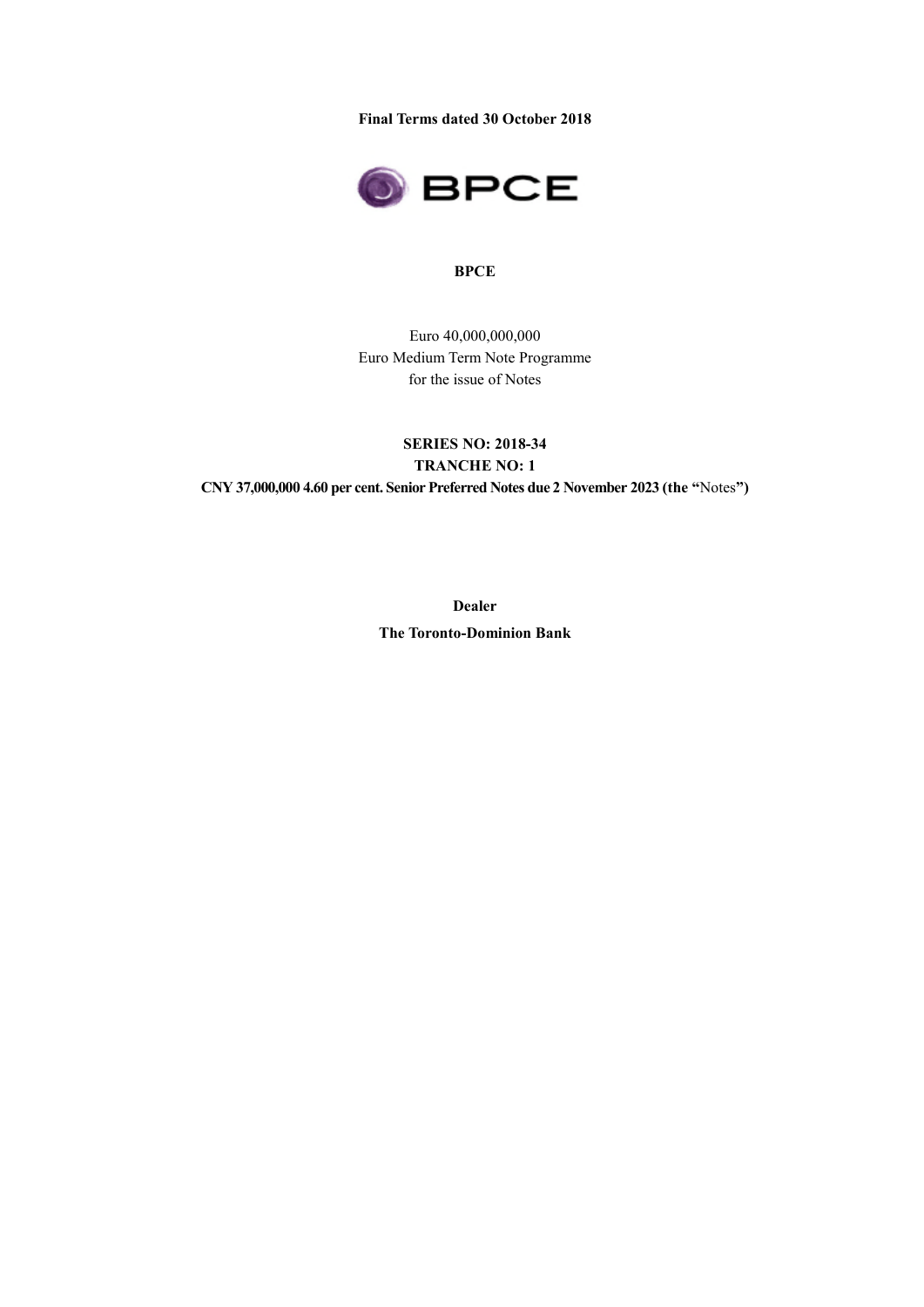#### **MIFID II PRODUCT GOVERNANCE / PROFESSIONAL INVESTORS AND ECPS ONLY TARGET**

**MARKET** – Solely for the purposes of each manufacturer's product approval process, the target market assessment in respect of the Notes has led to the conclusion that, in relation to the type of clients criterion only: (i) the type of clients to whom the Notes are targeted is eligible counterparties and professional clients only, each as defined in Directive 2014/65/EU (as amended, "**MiFID II**"); and (ii) all channels for distribution of the Notes to eligible counterparties and professional clients are appropriate. Any person subsequently offering, selling or recommending the Notes (a "**distributor**") should take into consideration the manufacturers' type of clients assessment; however, a distributor subject to MiFID II is responsible for undertaking its own target market assessment in respect of the Notes (by either adopting or refining the manufacturers' type of clients assessment) and determining appropriate distribution channels.

#### **PART A – CONTRACTUAL TERMS**

Terms used herein shall be deemed to be defined as such for the purposes of the Conditions (the "**Conditions**") set forth in the base prospectus dated 1 December 2017 which received visa n°17-625 from the *Autorité des marchés financiers* (the "**AMF**") on 1 December 2017 (the "**Base Prospectus**") and the first supplement to the Base Prospectus dated 24 January 2018 which received visa n°18-024 from the AMF, the second supplement to the Base Prospectus dated 20 February 2018 which received visa n°18-047 from the AMF, the third supplement to the Base Prospectus dated 6 March 2018 which received visa n°18-075 from the AMF, the fourth supplement to the Base Prospectus dated 5 April 2018 which received visa n°18-115 from the AMF, the fifth supplement to the Base Prospectus dated 11 June 2018 which received visa n°18-236 from the AMF, the sixth supplement to the Base Prospectus dated 10 August 2018 which received visa n°18-382 from the AMF and the seventh supplement to the Base Prospectus dated 14 September 2018 which received visa n°18-428 from the AMF (together, the "**Supplements**"), which together constitute a base prospectus for the purposes of the Prospectus Directive.

This document constitutes the Final Terms of the Notes described herein for the purposes of Article 5.4 of the Prospectus Directive and must be read in conjunction with such Base Prospectus as so supplemented. Full information on the Issuer and the offer of the Notes is only available on the basis of the combination of these Final Terms and the Base Prospectus as so supplemented. The Base Prospectus and the Supplements are available for viewing at the office of the Fiscal Agent or each of the Paying Agents and on the website of the AMF (www.amf-france.org) and copies may be obtained from BPCE, 50 avenue Pierre Mendès-France, 75013 Paris, France.

|                | Issuer:                           | <b>BPCE</b>                                                                                       |
|----------------|-----------------------------------|---------------------------------------------------------------------------------------------------|
| 2              | Series Number:<br>(i)             | 2018-34                                                                                           |
|                | Tranche Number:<br>(i)            |                                                                                                   |
| 3              | Specified Currency or Currencies: | References to "CNY" or "Renminbi" are to the<br>lawful currency of the People's Republic of China |
| $\overline{4}$ | <b>Aggregate Nominal Amount:</b>  |                                                                                                   |
|                | Series:<br>(i)                    | CNY 37,000,000                                                                                    |
|                | Tranche:<br>(11)                  | CNY 37,000,000                                                                                    |
| 5              | Issue Price:                      | 100 per cent. of the Aggregate Nominal Amount                                                     |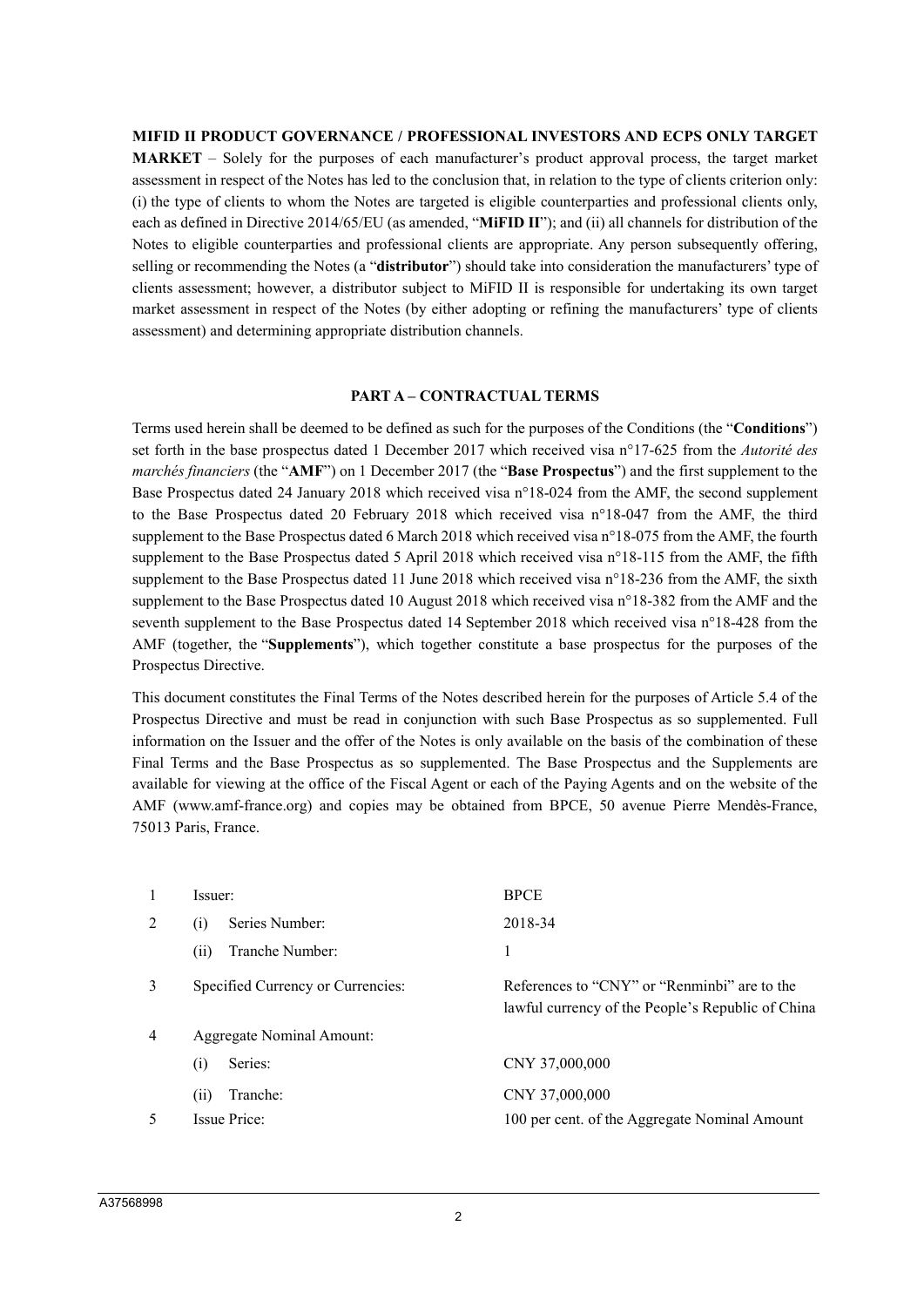| 6  | Specified Denomination:                                                          | CNY 1,000,000                                                                                                                                                      |  |
|----|----------------------------------------------------------------------------------|--------------------------------------------------------------------------------------------------------------------------------------------------------------------|--|
| 7  | Issue Date:<br>(i)                                                               | 2 November 2018                                                                                                                                                    |  |
|    | <b>Interest Commencement Date:</b><br>(ii)                                       | <b>Issue Date</b>                                                                                                                                                  |  |
| 8  | Interest Basis:                                                                  | 4.60 per cent. Fixed Rate<br>(further particulars specified below)                                                                                                 |  |
| 9  | Maturity Date:                                                                   | 2 November 2023                                                                                                                                                    |  |
| 10 | <b>Redemption Basis:</b>                                                         | Subject to any purchase and cancellation or early<br>redemption, the Notes will be redeemed on the<br>Maturity Date at 100.00 per cent. of their nominal<br>amount |  |
| 11 | Change of Interest Basis:                                                        | Not Applicable                                                                                                                                                     |  |
| 12 | Put/Call Options:                                                                | Not Applicable                                                                                                                                                     |  |
| 13 | Status of the Notes:<br>(i)                                                      | <b>Senior Preferred Notes</b>                                                                                                                                      |  |
|    | Dates of the corporate authorisations for<br>(ii)<br>issuance of Notes obtained: | Decision of the <i>Directoire</i> of the Issuer dated 9 April<br>2018 and decision of Jean-Philippe Berthaut, Head                                                 |  |

*of Group Funding*, dated 25 October 2018

# **PROVISIONS RELATING TO INTEREST (IF ANY) PAYABLE**

| 14 |                                                                                                                                | <b>Fixed Rate Note Provisions:</b>                | Applicable                                                                                                                          |  |
|----|--------------------------------------------------------------------------------------------------------------------------------|---------------------------------------------------|-------------------------------------------------------------------------------------------------------------------------------------|--|
|    | (i)                                                                                                                            | Rate of Interest:                                 | 4.60 per cent. <i>per annum</i> payable annually in arrear<br>on each Interest Payment Date                                         |  |
|    | (ii)                                                                                                                           | <b>Interest Payment Dates:</b>                    | 2 November in each year commencing on<br>2 November 2019 adjusted in accordance with the<br>Business Day Convention specified below |  |
|    | (iii)                                                                                                                          | Fixed Coupon Amount:                              | Rate of Interest x Specified Denomination x Day<br>Count Fraction per Note of CNY 1,000,000<br>Specified Denomination               |  |
|    | (iv)                                                                                                                           | <b>Broken Amount:</b>                             | Not Applicable                                                                                                                      |  |
|    | (v)                                                                                                                            | Day Count Fraction:                               | Actual/365 (Fixed) - Unadjusted                                                                                                     |  |
|    | $(v_i)$                                                                                                                        | Resettable:                                       | Not Applicable                                                                                                                      |  |
|    |                                                                                                                                | (vii) Determination Dates:                        | Not Applicable                                                                                                                      |  |
|    | (viii) Business Day Convention<br>Party responsible for calculating Interest<br>(ix)<br>Amounts (if not the Calculation Agent) |                                                   | Modified Following Business Day Convention                                                                                          |  |
|    |                                                                                                                                |                                                   | Not Applicable                                                                                                                      |  |
|    | (x)                                                                                                                            | Payments on Non-Business Days:                    | As per the Conditions                                                                                                               |  |
| 15 |                                                                                                                                | Floating Rate Note Provisions:                    | Not Applicable                                                                                                                      |  |
| 16 |                                                                                                                                | Zero Coupon Note Provisions:                      | Not Applicable                                                                                                                      |  |
| 17 |                                                                                                                                | <b>Inflation Linked Interest Note Provisions:</b> | Not Applicable                                                                                                                      |  |
|    |                                                                                                                                |                                                   |                                                                                                                                     |  |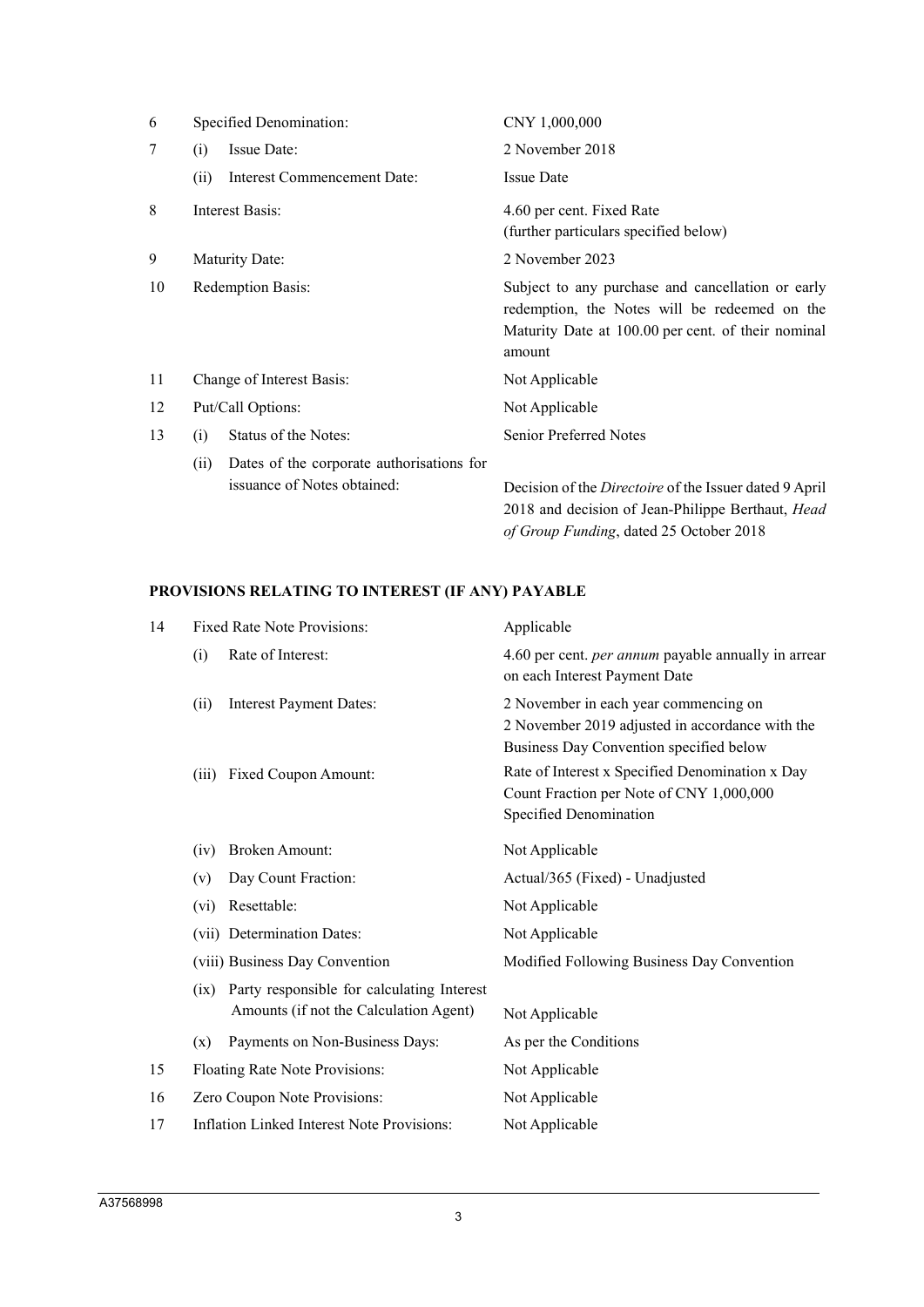# **PROVISIONS RELATING TO REDEMPTION**

| 18 | Call Option:                                                                                                                                                                                                                                                                                                           | Not Applicable                                                    |  |
|----|------------------------------------------------------------------------------------------------------------------------------------------------------------------------------------------------------------------------------------------------------------------------------------------------------------------------|-------------------------------------------------------------------|--|
| 19 | Put Option:                                                                                                                                                                                                                                                                                                            | Not Applicable                                                    |  |
| 20 | MREL/TLAC Disqualification Event Call<br>Option:                                                                                                                                                                                                                                                                       | Applicable                                                        |  |
| 21 | Final Redemption Amount of each Note:                                                                                                                                                                                                                                                                                  | CNY 1,000,000 per Note of CNY 1,000,000<br>Specified Denomination |  |
| 22 | Inflation Linked Notes - Provisions relating to<br>the Final Redemption Amount:                                                                                                                                                                                                                                        | Not Applicable                                                    |  |
| 23 | Early Redemption Amount:                                                                                                                                                                                                                                                                                               |                                                                   |  |
|    | Early Redemption Amount(s) of each<br>(i)<br>Senior Note payable on redemption upon<br>the occurrence of an MREL/TLAC<br>Disqualification Event (Condition $6(g)$ ),<br>if applicable, a Withholding Tax Event<br>(Condition 6(i)(i)), a Gross Up Event<br>(Condition 6(i)(ii)) or for Illegality<br>(Condition 6(1)): | CNY 1,000,000 per Note of CNY 1,000,000<br>Specified Denomination |  |
|    | Early Redemption Amount(s) of each<br>(ii)<br>Subordinated<br>Note<br>payable<br>on<br>redemption upon the occurrence of a<br>Capital Event (Condition 6(h)), a<br>Withholding Tax Event (Condition<br>$6(i)(i)$ , a Gross-Up Event (Condition<br>$6(i)(ii)$ or a Tax Deductibility Event<br>(Condition $6(i)(iii)$ ): | Not Applicable                                                    |  |
|    | (iii) Redemption<br>for<br>taxation<br>reasons<br>permitted on days others than Interest<br>Payment Dates (Condition 6(i)):                                                                                                                                                                                            | Yes                                                               |  |
|    | (iv) Unmatured Coupons to become void<br>upon early redemption (Materialised<br>Bearer Notes only) (Condition 7(f)):                                                                                                                                                                                                   | Not Applicable                                                    |  |
|    | <b>GENERAL PROVISIONS APPLICABLE TO THE NOTES</b>                                                                                                                                                                                                                                                                      |                                                                   |  |
| 24 | Form of Notes:                                                                                                                                                                                                                                                                                                         | Dematerialised Notes                                              |  |
|    | Form of Dematerialised Notes:<br>(i)                                                                                                                                                                                                                                                                                   | Bearer form (au porteur)                                          |  |

- (ii) Registration Agent: Not Applicable
- (iii) Temporary Global Certificate: Not Applicable
- (iv) Applicable TEFRA exemption: Not Applicable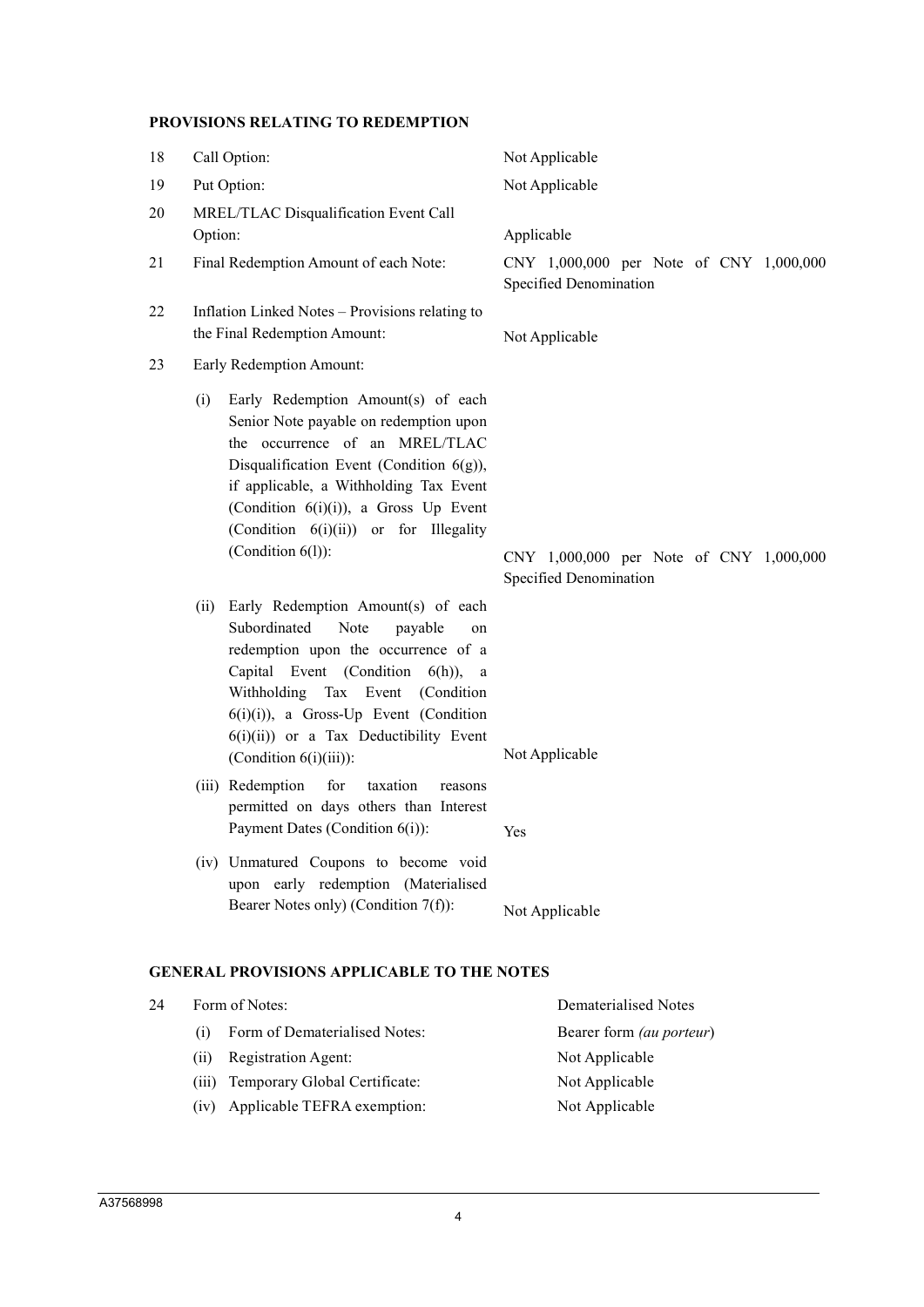| 25 | Financial Centre(s):                                                                                          | Beijing, Hong Kong, London, New York<br>and TARGET |
|----|---------------------------------------------------------------------------------------------------------------|----------------------------------------------------|
| 26 | Talons for future Coupons or Receipts to be attached to                                                       |                                                    |
|    | Definitive Notes (and dates on which such Talons                                                              |                                                    |
|    | mature):                                                                                                      | Not Applicable                                     |
| 27 | Details relating to Instalment Notes: amount of each<br>instalment, date on which each payment is to be made: | Not Applicable                                     |
| 28 | Redenomination provisions:                                                                                    | Not Applicable                                     |
| 29 | Purchase in accordance with applicable French laws                                                            |                                                    |
|    | and regulations:                                                                                              | Applicable                                         |
| 30 | Consolidation provisions:                                                                                     | Not Applicable                                     |
| 31 | Events of Default for Senior Preferred Notes                                                                  |                                                    |
|    | (Condition $9(a)$ ):                                                                                          | Not Applicable                                     |
| 32 | Meeting and Voting Provisions (Condition 11):                                                                 | Contractual Masse shall apply                      |
|    |                                                                                                               | Name and address of the Representative:            |
|    |                                                                                                               | MCM AVOCAT, Selarl d'avocats                       |
|    |                                                                                                               | interbarreaux inscrite au Barreau de Paris         |
|    |                                                                                                               | 10, rue de Sèze<br>75009 Paris                     |
|    |                                                                                                               | France                                             |
|    |                                                                                                               | Represented by Maître Antoine                      |
|    |                                                                                                               | Lachenaud, Co-gérant - associé                     |
|    |                                                                                                               |                                                    |
|    |                                                                                                               | Name and address of the alternate                  |
|    |                                                                                                               | Representative:                                    |
|    |                                                                                                               | Maître Philippe Maisonneuve                        |
|    |                                                                                                               | Avocat<br>10, rue de Sèze                          |
|    |                                                                                                               | 75009 Paris                                        |
|    |                                                                                                               | France                                             |
|    |                                                                                                               | The<br>will<br>Representative<br>receive<br>a      |
|    |                                                                                                               | remuneration of EUR 2,000 (excluding               |
|    |                                                                                                               | VAT) per year.                                     |
|    |                                                                                                               |                                                    |

# **RESPONSIBILITY**

The Issuer accepts responsibility for the information contained in these Final Terms.

Signed on behalf of BPCE

Duly represented by: Jean-Philippe Berthaut, *Head of Group Funding*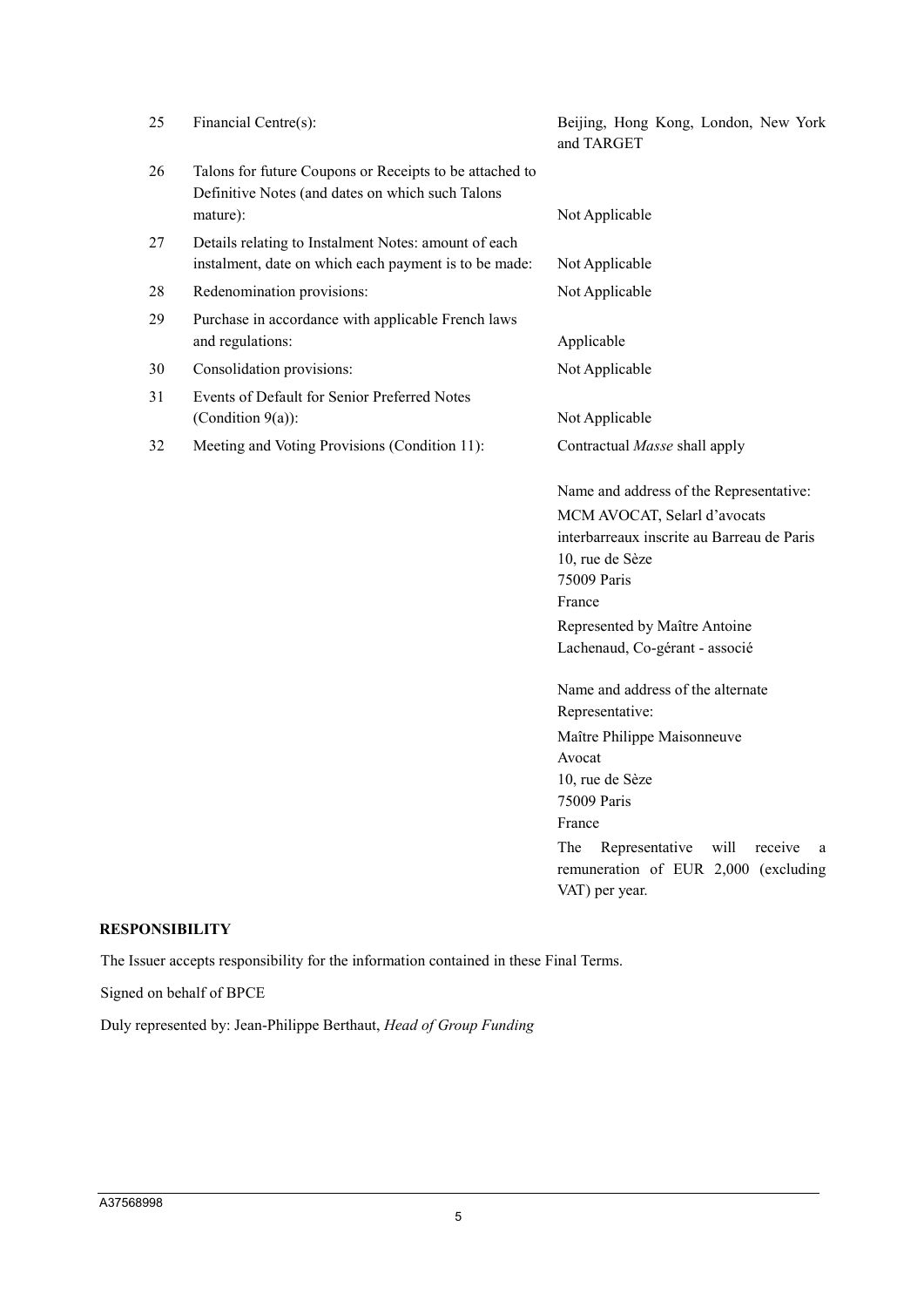# **PART B – OTHER INFORMATION**

#### **1 LISTING AND ADMISSION TO TRADING**

| trading: |  | (i) Listing and Admission to Application has been made by the Issuer (or on its behalf) for the<br>Notes to be listed and admitted to trading on Euronext Paris with<br>effect from the Issue Date. |
|----------|--|-----------------------------------------------------------------------------------------------------------------------------------------------------------------------------------------------------|
|          |  |                                                                                                                                                                                                     |

(ii) Estimate of total expenses related to admission to trading: EUR 4,090 (including AMF fees**)**

#### **2 RATINGS**

Ratings: Not Applicable

# **3 INTERESTS OF NATURAL AND LEGAL PERSONS INVOLVED IN THE ISSUE**

Save as discussed in "Subscription and Sale", so far as the Issuer is aware, no person involved in the offer of the Notes has an interest material to the offer.

Price. It is not an indication of future yield.

## **4 YIELD**

| Indication of yield: | 4.60 per cent. <i>per annum</i>                                     |
|----------------------|---------------------------------------------------------------------|
|                      | The yield is calculated at the Issue Date on the basis of the Issue |

## **5 OPERATIONAL INFORMATION**

|   | ISIN:                                                                                                        | FR0013378874             |
|---|--------------------------------------------------------------------------------------------------------------|--------------------------|
|   | Common Code:                                                                                                 | 190260194                |
|   | Depositaries:                                                                                                |                          |
|   | Euroclear France to act as<br>(i)<br>Central Depositary:                                                     | Yes                      |
|   | (ii)<br>Common Depositary for<br>Euroclear<br>and<br>Clearstream:                                            | $\rm No$                 |
|   | Any clearing system(s) other than<br>Euroclear and Clearstream and the<br>relevant identification number(s): | Not Applicable           |
|   | Delivery:                                                                                                    | Delivery free of payment |
|   | Names and addresses of additional<br>Paying Agent(s) (if any):                                               | Not Applicable           |
| 6 | <b>DISTRIBUTION</b>                                                                                          |                          |
|   | Method of distribution:<br>(i)                                                                               | Non-syndicated           |

(ii) If syndicated: Not Applicable